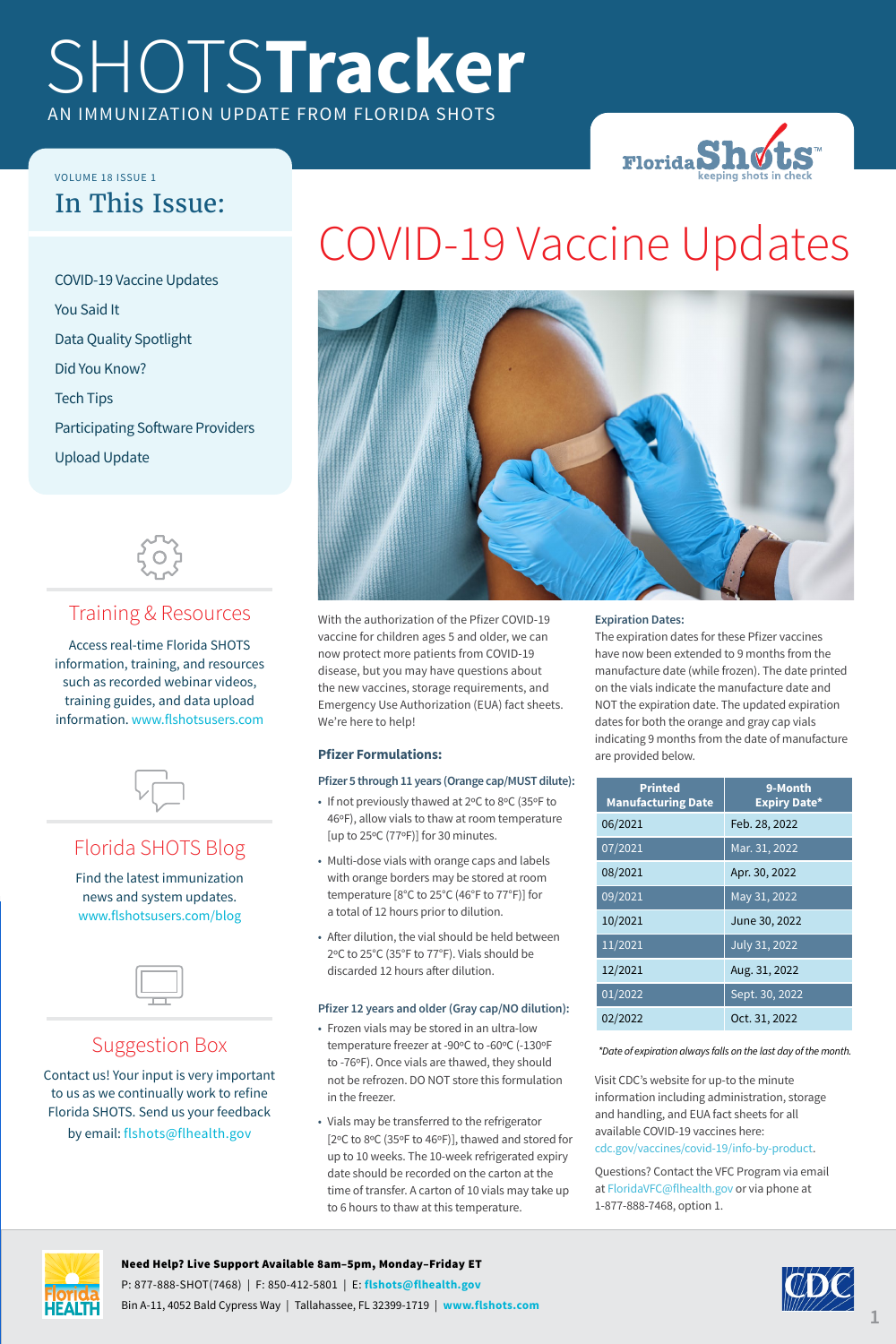## I You Said It



It's always nice to know what others who are enrolled in Florida SHOTS have to say about the program. In each issue, we share what some of our users think about the system. This interview features Dr. Marcy Solomon Baker, Pediatric Medical Director of BayCare Medical Group.

#### What do you think is the best feature of Florida SHOTS for your office?

Being able to see if our patients received immunizations, such as flu and COVID-19, at retail pharmacies or other practices in Florida is a huge benefit for our offices. Without Florida SHOTS, we would have to rely solely on the parent providing that information and sometimes that can be difficult to get.

#### What do you think is the best feature of Florida SHOTS for your patients?

I feel there are many great benefits and features of the system. The largest in my opinion, is having all the patient's vaccines in one database that different providers—even outside of our group—can access.

#### How have you implemented Florida SHOTS into your daily workflow?

Our offices use it in many ways. We use it to print out the 680 forms required for school. We use it to let us know if patients are missing any vaccines, as well as, if they got vaccines elsewhere.

#### If another doctor's office were to call and ask you why they should enroll in Florida SHOTS, what would you say?

I would highly recommend that any physician enroll. It has been great to be a part of a database that other providers can access and is bidirectional with our EMR. With Florida SHOTS, it is easy to get a patients immunization record from other providers into our system. Every physician in the state of Florida who provides vaccines in their practice should be using Florida SHOTS.



**We're Here for You!** For more information about how you can participate, please  $\text{W}$  **We're Here for You!** call the Florida SHOTS enrollment desk at **(877) 888-SHOT**.

## **Data Quality Spotlight Data DATA UPLOAD**

Can't Find a Vaccine Record that Was Uploaded? We're here to help. Florida SHOTS offers tools to find errors and rejections for your data uploads. Once logged into the system, click on "**System Transactions,**" then "**Transaction Statistics.**" This report can show you all of the shots your organization has uploaded for a certain time period including any errors, rejections, or warnings.

To learn more data upload tips, visit [flshotsusers.com/training/live-training](https://flshotsusers.com/training/live-training) and sign up for the "**Data Quality Reports**" training offered the third Wednesday of every month.

Patient ethnicity, as well as other data elements, are reporting requirments **Upload Tip:** Facture Edincity, as well as other data elements, are reporting<br>per the Department of Health, Emergency Rule 64DER20-43.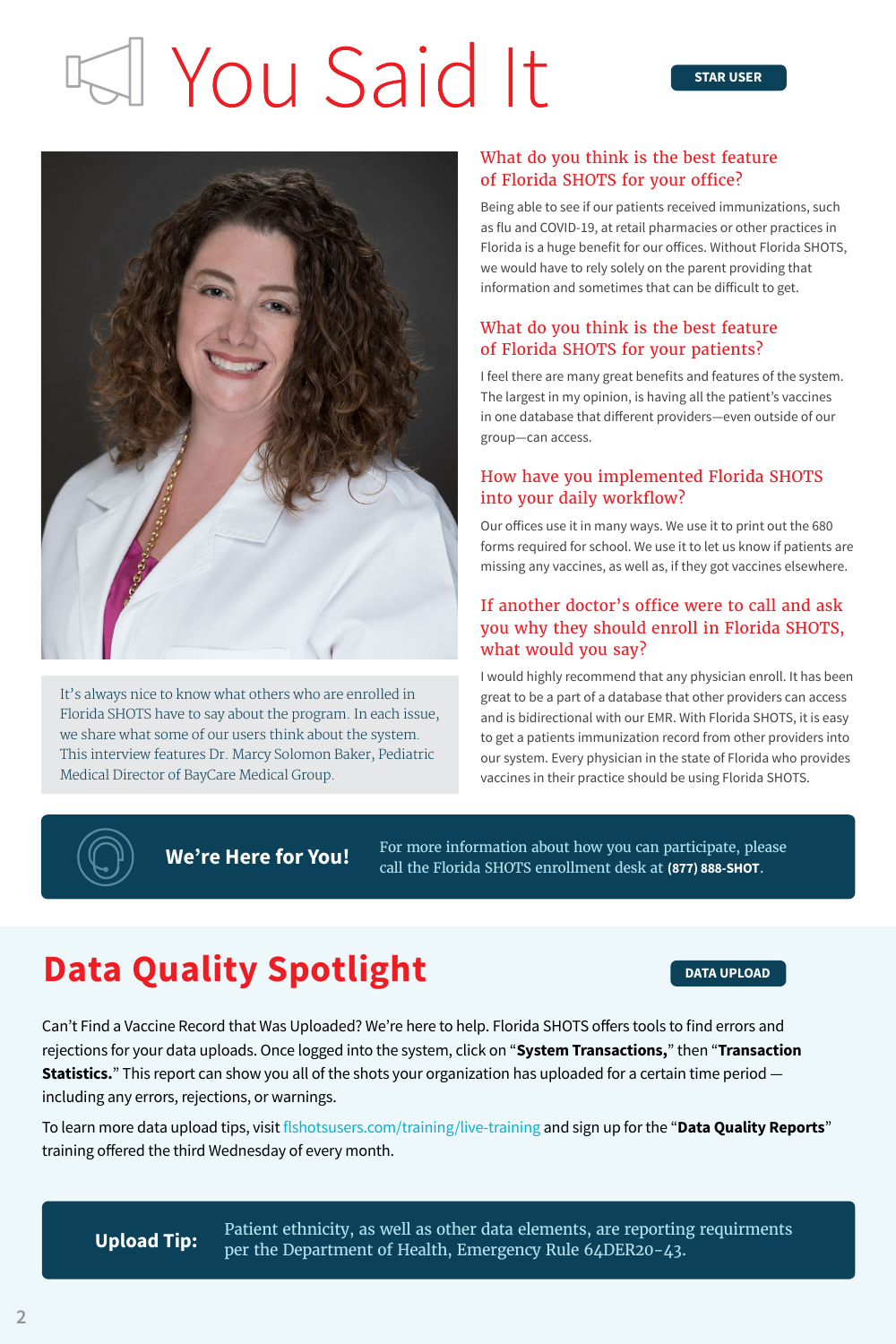# Did You Know?

The COVID-19 vaccine order process in Florida SHOTS now includes reporting your inventory levels. "Doses Administered" and "Current Quantity on Hand" must be reported before submitting your new vaccine order. We have new training guides to walk you through the process in both [English](https://flshotsusers.com/sites/default/files/COVID19VaccineOrdering.pdf) and [Spanish.](https://flshotsusers.com/sites/default/files/COVID19_VaccineOrderingSpanish.pdf) Visit [flshotsusers.com/training/training-guides](https://flshotsusers.com/training/training-guides) for these guides and more!

## **Tech Tips**

"Our office has new staff who need access to Florida SHOTS and others who have left our practice. Who can we contact to make these changes in the system?"

Each organization has at least one Local Organization Administrator (LOA) who has the authority to update the Personnel List, add/end user access, set permissions, and manage their organization's Florida SHOTS account. If you need help finding your LOA, click on "Contacts" under the "Customer Support" menu item in Florida SHOTS.

### Participating Software Providers



These software companies have created data exchange capabilities between Florida SHOTS and their EMR, practice management, or billing software. For a definition of capabilities by certification level, see "Certified Software Providers" at [www.flshotsusers.com.](www.flshotsusers.com)

#### Platinum Providers

Advanced Data Systems (ADSC) AdvancedMD Agastha Allscripts Amazing Charts Athena Health Azova Health Care Cloud CareDox Cerner Charm Health Comtron Medgen EHR Cpsi CureMD eClinicalWorks eMDs eMedical Practice Epic Experity Health GE Healthcare GlaceEMR Greenway Health Henry Schein MicroMD iPatientCare IronBridge iSalus Healthcare

Kareo McKesson Med300 MDFlow MDRhythm MDVita EHR MEDENT MedHost Medicat MEDITECH MyVax Netsmart Technologies NextGen Healthcare NovoClinical Office Practicum PCC (Physician's Computer Company) Pediatric Concierge Practice Fusion PrognoCIS PyraMED Quanum Script Management Partners (smp) Sevocity STC ImmsLink STI Computer Services TriMed Technologies

#### Gold Providers

Acrendo AdaptaMed Agility American Medical Software AMOS Andor Health Axion Health Benchmark Systems blueEHR Centriq ChartAccess CollaborateMD CompuGroup Medical Corepoint DRS Enterprise ehrTHOMAS Elation Health eMDs MDVIP Falcon Physician Flatiron Focus School Software GeniusDoc GloStream Greenway Medware

Health Care Systems Hello Health InSync MD Land Meditab IMS Clinical Med+Proctor MIEweb.com ModuleMD WISE Mulesoft Anypoint Platform NCG Medical Perfect Care Office Ally OmniMD OneTouch EMR PDX Practice Choice Professional Software for Nurses, Inc. Pulse Systems Sense Crop **SOAPware** Sorrell Solutions, LLC Vipa Health Waiting Room Solutions